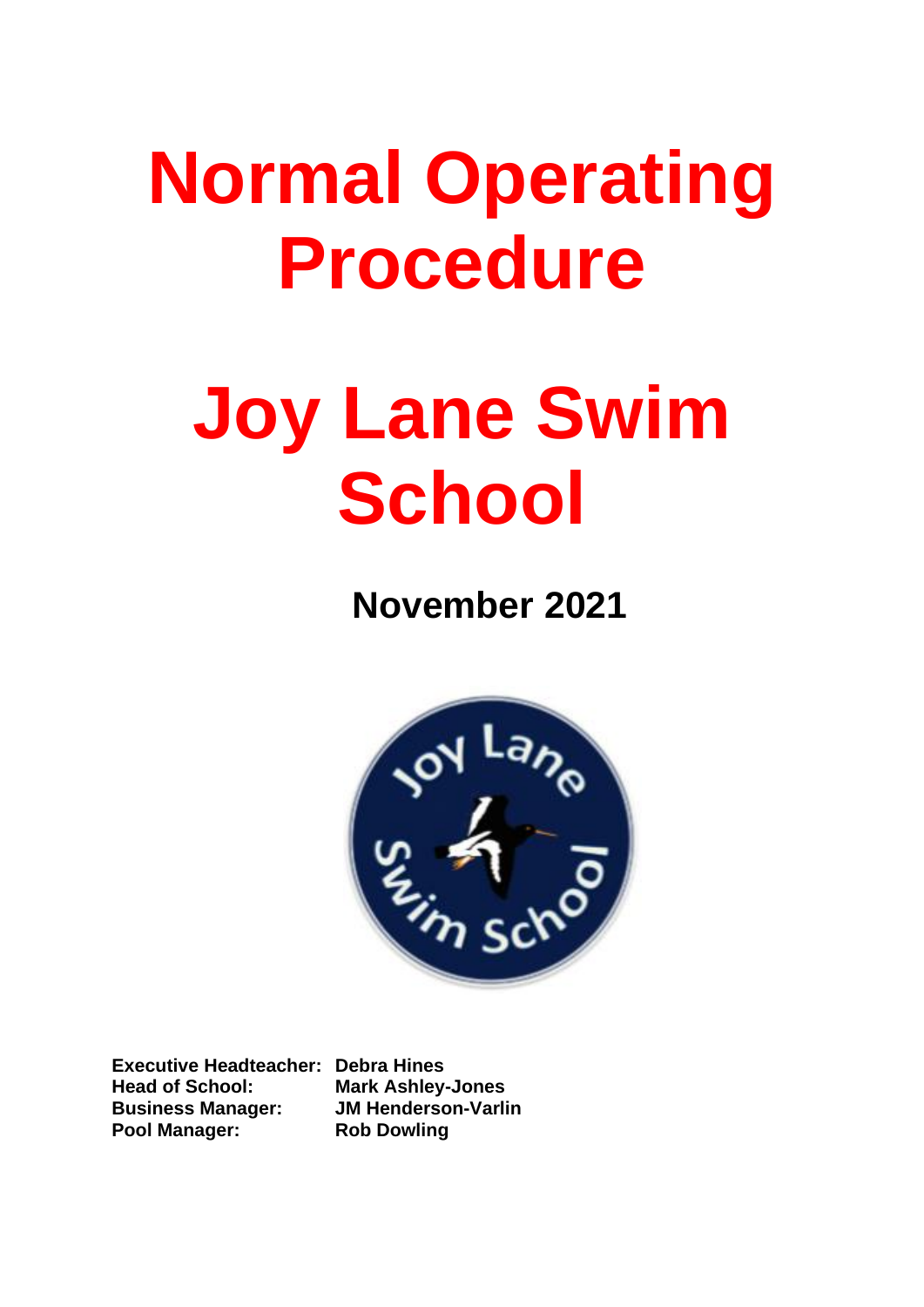### **PROCEDURE - POOL NORMAL OPERATING**

#### **1. INTRODUCTION**

The purpose of this procedure is to ensure that users experience a safe, clean, warm and friendly pool environment. It provides details of all aspects of pool supervision and duties.

In addition to outlining processes relating to pool supervision, it includes rules, hazards and general information relating to the pool facilities.

#### **2. RESPONSIBILITIES**

It is the responsibility of the Pool Manager (RD) to ensure that new staff are made fully aware of this procedure and how to implement it prior to commencing poolside duties.

It is the responsibility of all pool staff / teachers to supervise the operation of the pool in accordance with this procedure. Further responsibilities and key tasks are outlined below.

It is the responsibility of the Head teacher to ensure that there are sufficient resources on site to enable full compliance with this procedure.

#### **2.1 Pool Characteristics**

The main pool is 5.9m wide and 16 metres in length. At the deepest point it is 1 metre 44cm, at the midpoint it is 1 metre 14cm and at the shallow end 0.84cm.

The learner pool is 6 metres by 3and a half metres. At the deepest point it is 0.6metres deep and at the shallowest point it is 0.3 metres deep.

The maximum bather load for both pools is **35**.

There are 2 sliding doors into the pool which automatically lock when fully closed. Each door has an emergency release button.

There is a telephone located within the pool building for emergencies (extension 205/206 for main office).

The chemicals are kept in separate rooms away (outer pool building) from the pool hall area and are called Sodium Biosulphate (Acid) and Sodium Hypochlorite 14/15%.

The pool is checked daily (RD / BA) for any chemical imbalances. All recordings are noted down in the chemical file.

Pool filters are cleaned daily (RD / BA).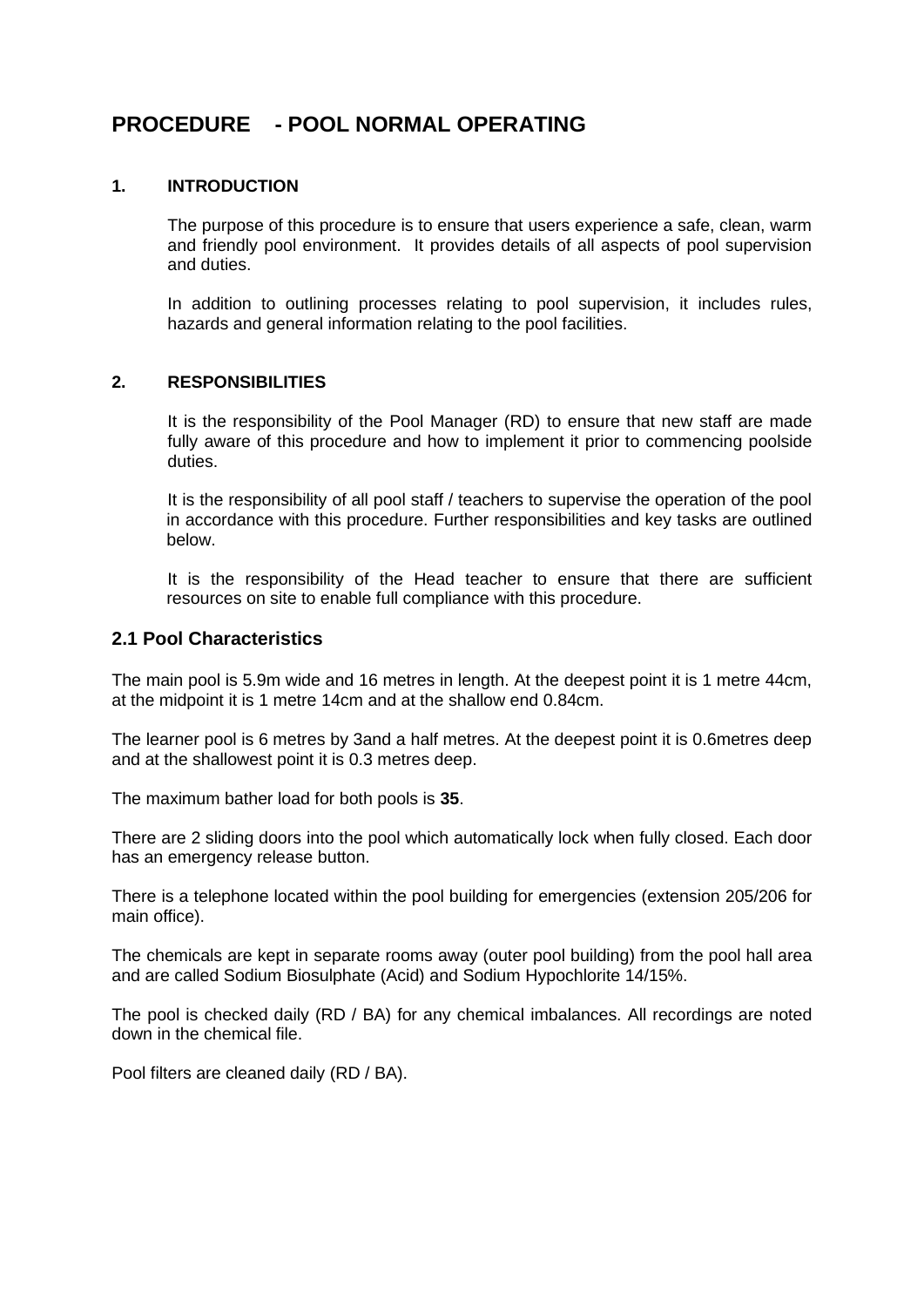#### **3. PROCESS**

#### **3.1 Pool Details**

Any associated key risks and particular restrictions to the pool areas e.g. access, will be detailed in risk assessment. Further general details relating to pool features are included later in this procedure.

#### **3.2 Poolside Rescue Equipment**

There is a range of equipment on poolside for use in rescuing swimmers in difficulty. This equipment will be checked daily to ensure it is in its correct position and is fit for use.

All pool staff will ensure they are familiar with the emergency rescue equipment, where it is situated and how it is used before undertaking poolside duties. This equipment should remain in place until required for a rescue.

The location of this equipment will be around the pool hall.

#### **3.3 Poolside Alarms**

There are 2 fire alarms located next to the entrance/exit doors. Action to be taken on hearing the fire alarm will be outlined in the Pool Emergency Action Plan.

There are 2 emergency door release buttons located next to the doors.

There is a telephone located on poolside with all the relevant extensions for internal communications.

#### **3.4 First Aid Rooms and Supplies**

Pool staff must be aware of the location of the First Aid equipment before undertaking poolside duties.

The First Aid area will be kept clean at all times.

All accidents involving Joy Lane Primary School children will be recorded in the Accident Recording Book. A slip will be provided to the child/parent/teacher. All injuries must be communicated to the classroom teacher/parent.

First Aid boxes will be located in various areas of the school, including the first aid room. Checks of first aid boxes will be undertaken to ensure sufficient stock is present.

#### **3.5 Qualifications of Pool Staff**

All Swimming Teachers will have a minimum of a STA/ASA Level 2 (or equivalent) inorder to take a class/group for lessons.

Level 1 Swimming teachers are permitted to teach under the supervision of a level 2 teacher.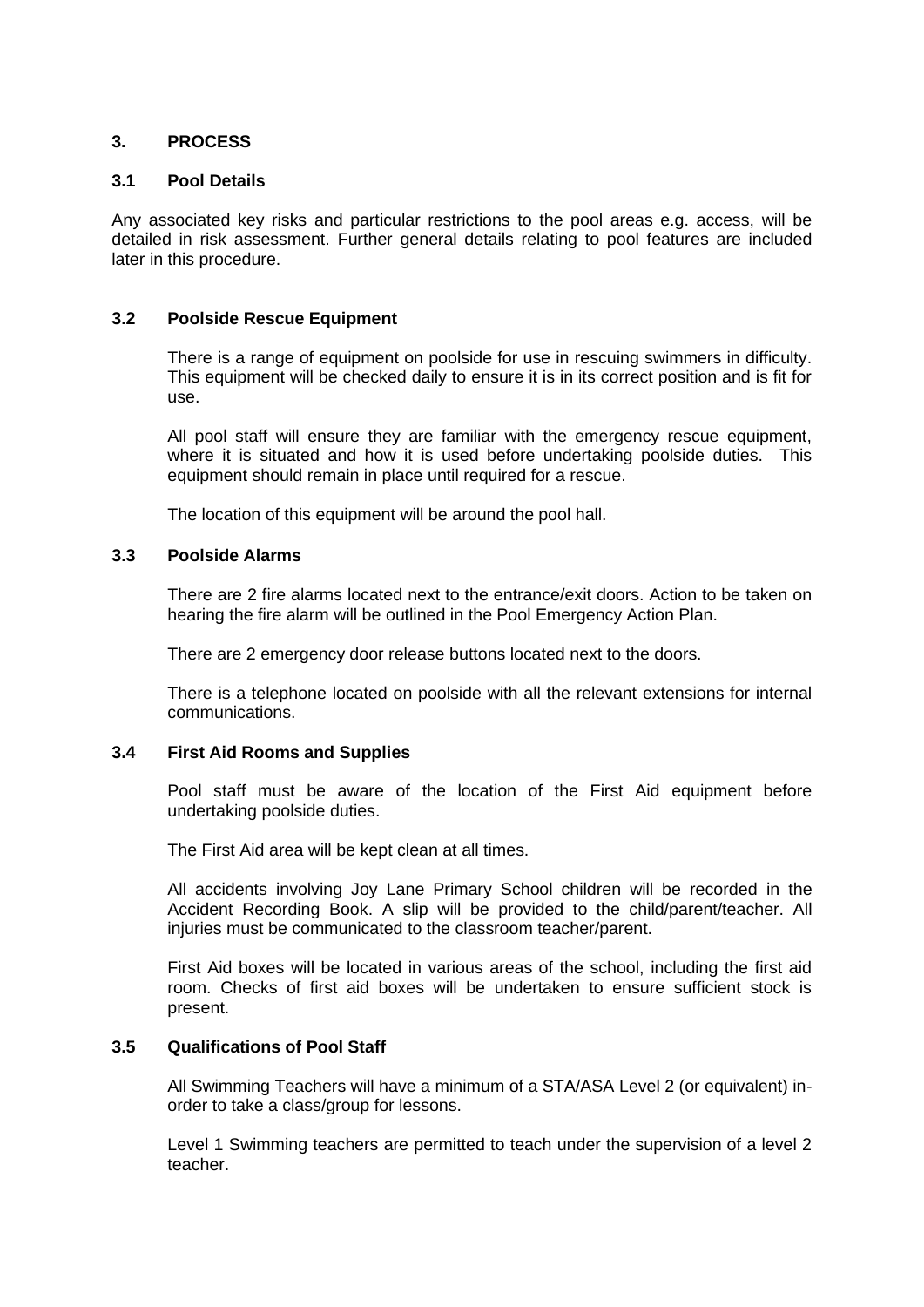There will be at least 1 Swimming Teacher with a current Pool Safety Award on poolside at all times.

#### **3.6 Lifeguard Training**

Please refer to Kent Council Council's Safe Practice in School Swimming and Water Safety Document for the required qualifications of pool staff.

#### **3.7 Pool Staff – Key Tasks / Responsibilities**

Key tasks of the pool staff whilst on duty include:

- To plan and deliver quality structured lessons which are appropriate for the abilities of swimmers in the group/class.
- To work as part of a team and to communicate, as necessary, to ensure the smooth day-to-day running of lessons.
- For in-school lessons, instructors are to supervise the children for the entire duration of lessons. This includes safe and sensible entry into the pool, supervision of the changing rooms (both pre and post swimming), delivering swimming lessons and exiting the pool.
- For after-school lessons, the instructor is responsible for the safety of swimmers during lessons until the child has been passed back to a parent/carer.
- Maintaining a concentrated observation of the pool and its swimmers in order to anticipate any problems before they occur and identify any emergency quickly.
- Carrying out rescues and initiating other emergency action as required.
- Carrying out initial first aid to a bather in the event of an injury or any other emergency.
- Ensuring that all swimmers are behaving in an orderly manner.
- Ensuring all poolside emergency equipment and first aid equipment is present and free from defects.

#### **3.8 Poolside Rules for Pool Staff**

The following rules apply to all pools:

Staff must not stand together talking on pool-side unless it is absolutely necessary and is relevant to the job.

Normal use of phones is not permitted on pool-side. Exceptions may be made with the authorisation of the Pool Manager.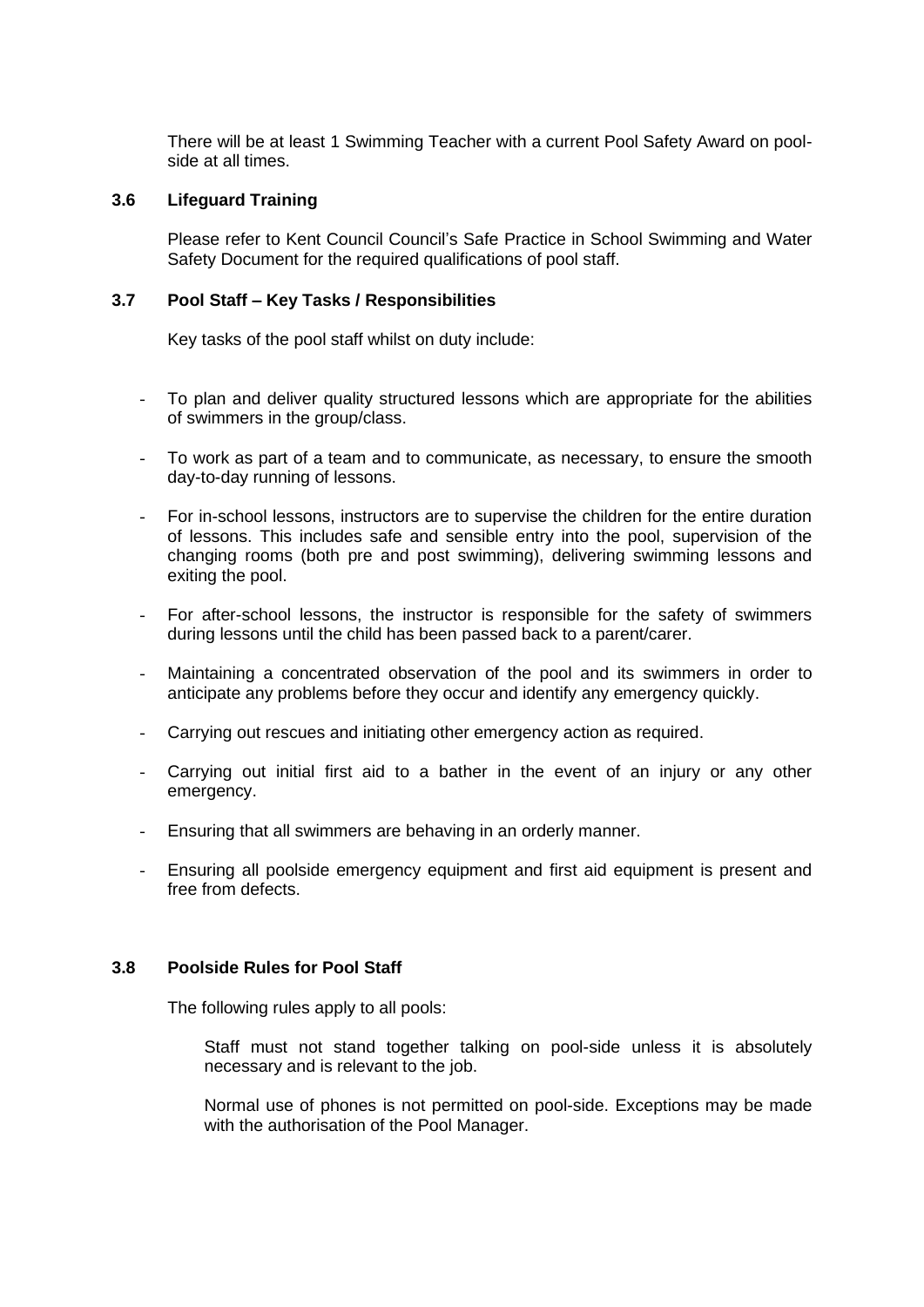Drinking is permitted on poolside from plastic drinking bottles only. Eating is not permitted on poolside.

Equipment should be stored after use e.g, swimming lesson equipment, pool reach poles.

#### **3.09 Communication on Poolside**

The method of communication using a whistle is as follows:

- **1 Whistle Blast** attracts the attention of the pool users
- **2 Whistle Blasts** attracts the attention of other pool staff.
- **3 Whistle Blasts** indicates that the lifeguard is about to take emergency action
- − **1 Long Whistle Blast** attracts the attention of the pool users to prepare for an evacuation

Whistles will be used sparingly and will be followed by relevant verbal or visual instruction, e.g. hand signals. Consideration will be given, where possible, to the timeliness of the whistle in relation to the activities being carried out in order to ensure users, e.g. divers, are not unduly distracted.

#### **3.10 Potential Risk Factors**

A number of hazards exist in swimming pools and therefore pool staff will be alert and vigilant at all times when on duty. Hazards may generally be divided into 4 categories:

- − Swimmer Hazards: Those that are created by the bathers in the pool.
- − Spectator Hazards: Parents/carers who are watching lessons.
- − Activity Hazards: Those relating to the manner in which activities are undertaken.
- − Instructor Hazards: Those created by staff in the building.
- − Physical Hazards: Those relating to the design and structure of the pool.

Details of these, along with known key hazards surrounding pools are outlined below: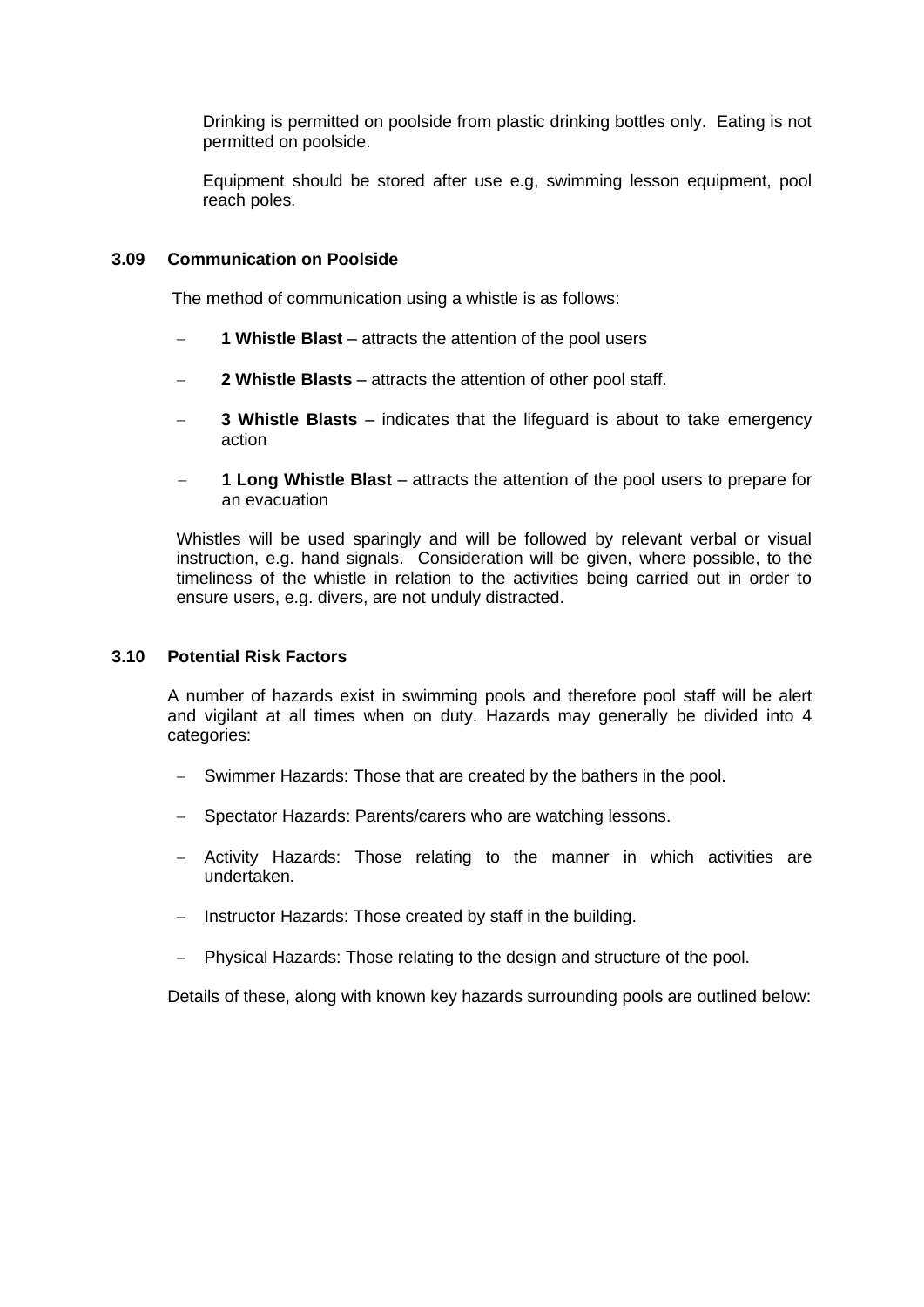#### Known Hazards

The following have been factors in serious injuries and fatalities in swimming pools in the UK:

- − Prior health problems e.g. asthma, epilepsy, etc.
- − Youth and inexperience (half of those who drown are 15 or under)
- − Alcohol, drugs or food before swimming
- − Unauthorised access to pools intended to be out of use
- − Weak or non-swimmers straying out of their depth
- − Diving into insufficient depth of water (leading to concussion or injury to head, neck or spine)
- − Unruly behaviour and misuse of equipment
- − Unclear pool water, preventing casualties from being seen
- − Absence of, or inadequate response, by pool staff in an emergency

#### Spectator Hazards

Parents/carers must act in an orderly manner whilst waiting for their child's lessons. Prior to a child's lesson, it is the parent/carer responsibility to ensure their child is quietly waiting for their lesson and not disturbing instructors who are teaching.

#### Swimmer Hazards

Wherever possible, it is desirable to observe bathers before they enter the water. This can identify users who may be considered to be a particular risk, i.e.,

- − Bathers in poor health
- − The young
- − Those who appear nervous
- − Children with disabilities / special needs

Once bathers have entered the pool, it becomes much more difficult to spot potential problems. Those who need to be carefully observed, in addition to the above, include:

- − Non / weak swimmers
- − Swimmers wearing armbands or using other buoyancy aids including floats, inflatables etc.
- − Show-offs / boisterous swimmers
- − Scum channel / handrail and lane rope crawlers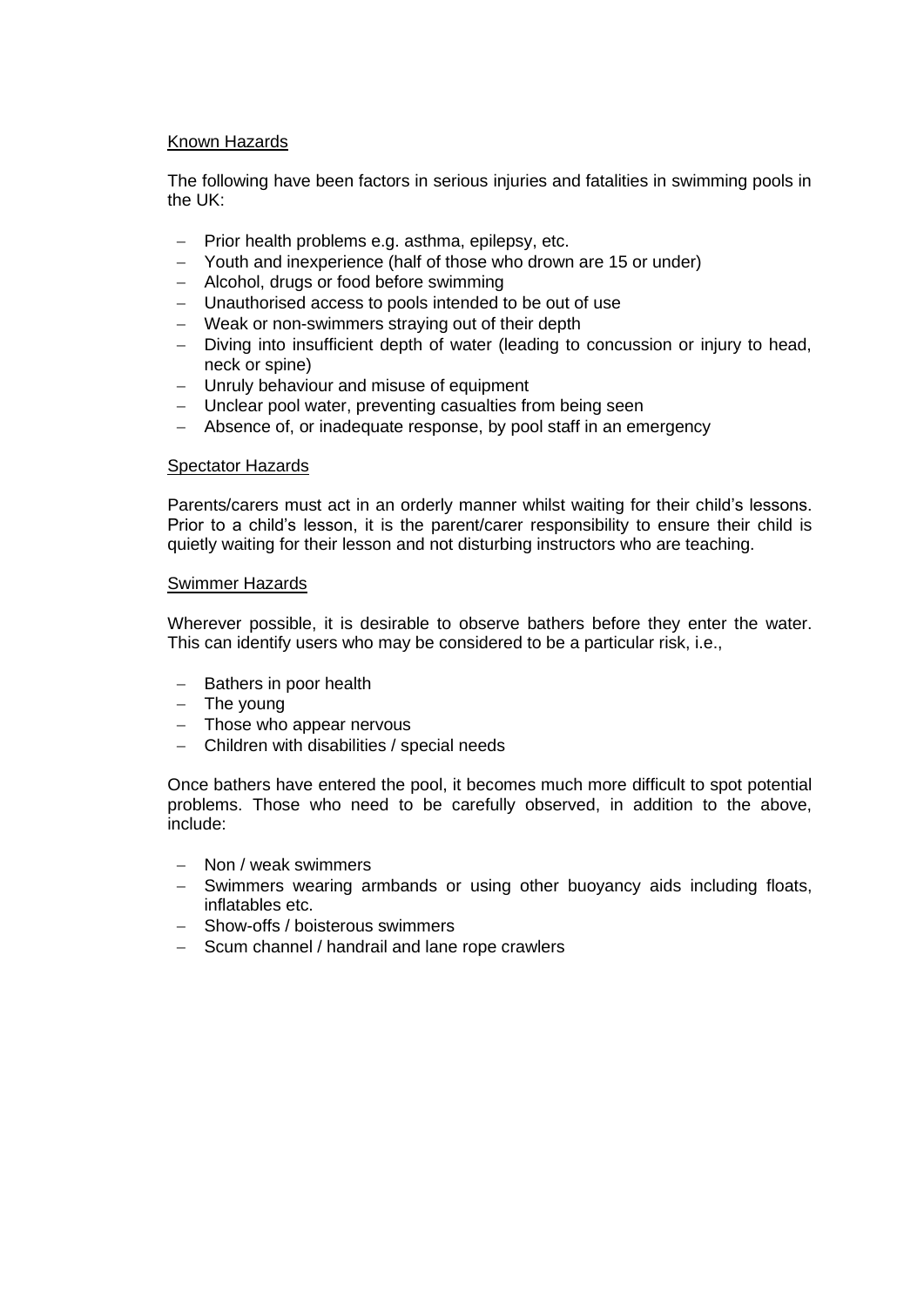#### Activity Hazards

Pool staff must be aware that accidents can happen as a result of seemingly harmless pool games or high-spirited activity. In certain cases pool staff will use their skill and judgement to change the activity pattern, thus reducing the risk.

Certain activities however must be stopped: -

- − Acrobatics
- − Bombing
- − Bullying
- − Diving (unless in designated areas)
- − Fighting
- − Misuse of equipment
- − Pushing
- − Running
- − Tag games

#### Instructor Hazards

Instructors should be role models to bathers, especially the younger ones using the pool. Therefore the manner in which pool staff behave on poolside can have a profound effect on the standards of bather behaviour.

The positioning of the pool staff can seriously affect their capability to observe the water and may affect their ability to remain vigilant. Staff will therefore remain in close proximity to their designated position.

#### Physical Pool Hazards

Site specific hazards, which have been identified following risk assessment, will be listed in risk assessment, e.g. blind spots and areas affected by glare. Certain hazards however, may be common to a number of pools and these include:

- − Exits from changing rooms leading directly onto poolside adjacent to deep water areas
- − Entrapment dangers from inlets, outlets and other grills
- − Awareness of pool water depths in different areas
- − Pool side **Sloping path**

#### **3.11 General Poolside Rules for Swimmers**

It is essential that the behaviour of pupils does not detract from the enjoyment of others or represent a risk. Notices will be displayed around poolside to outline rules to the users. Specific safety signs, e.g. depth signs and various "do not" signs will be necessary. Pool staff will also communicate rules verbally to bathers as necessary.

The following are general poolside rules and apply to all pools.

− No acrobatics in or around the poolside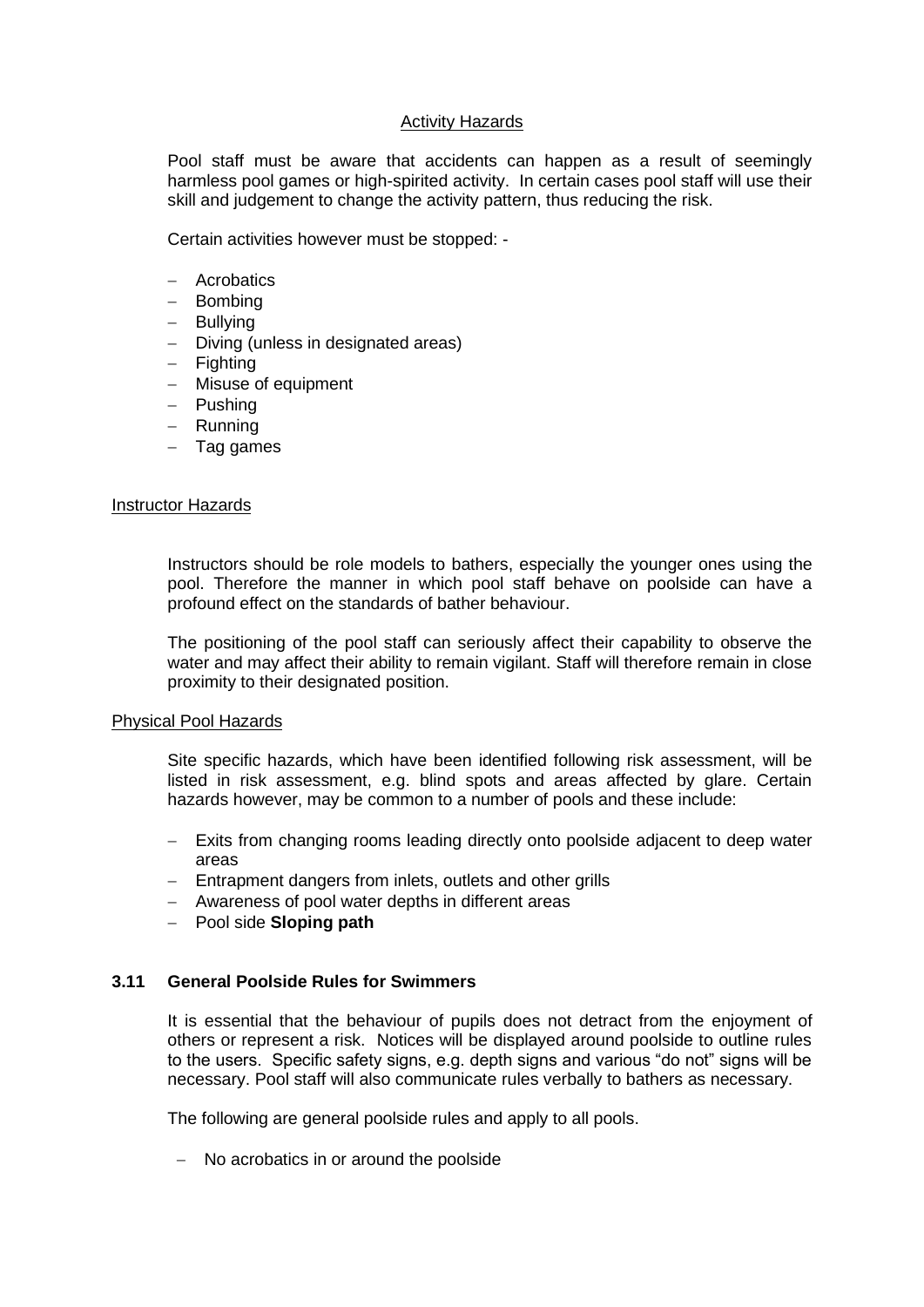- − No bombing this can be dangerous to other bathers.
- − No diving varying water depths make it dangerous to dive, except in organised sessions in the diving pool
- − No ducking this is dangerous as it can cause panic and alarm.
- − No face masks, flippers, snorkels, or swim paddles except for in specific programmed session. These are inappropriate as glass can be broken, flippers and paddles have sharp edges and can cut other bathers.
- − No food or drink on poolside aside from water.
- − No petting this can be embarrassing to other bathers.
- − Prams or pushchairs to be left at the designated area on poolside.
- − No photography do not allow people to film or take photographs either from poolside unless prior permission has been granted from the Head teacher.
- − Recognised swimwear must be worn at all times T-shirts may be allowed if agreed with the pool manager beforehand. There may be a need for sensitivity to the religious and cultural needs of some ethnic groups.
- − No running this is dangerous as the floor is wet and therefore may present a slip hazard.
- − No shouting or unnecessary distracting of the pool staff

#### **3.12 Maximum Bather Loads / Lifeguard Ratios**

Maximum bather loads will be determined for following a risk assessment. The HSE document – Managing Health and Safety in Swimming Pools will be used as a guide.

When determining the bather loads and numbers of staff available to supervise / lifeguard, consideration will be given to the various sessions programmed, e.g. swimming lessons and the degree of supervision required for each and not just to the pool size. In addition, the maximum load may be influenced by the type of bather, e.g. large numbers of children may require more supervision than the same number of adult bathers.

Please see the current RISK ASSESSMENT for the swimming pool and the SAFE PRACTICE IN SCHOOL SWIMMING AND WATER SAFETY.